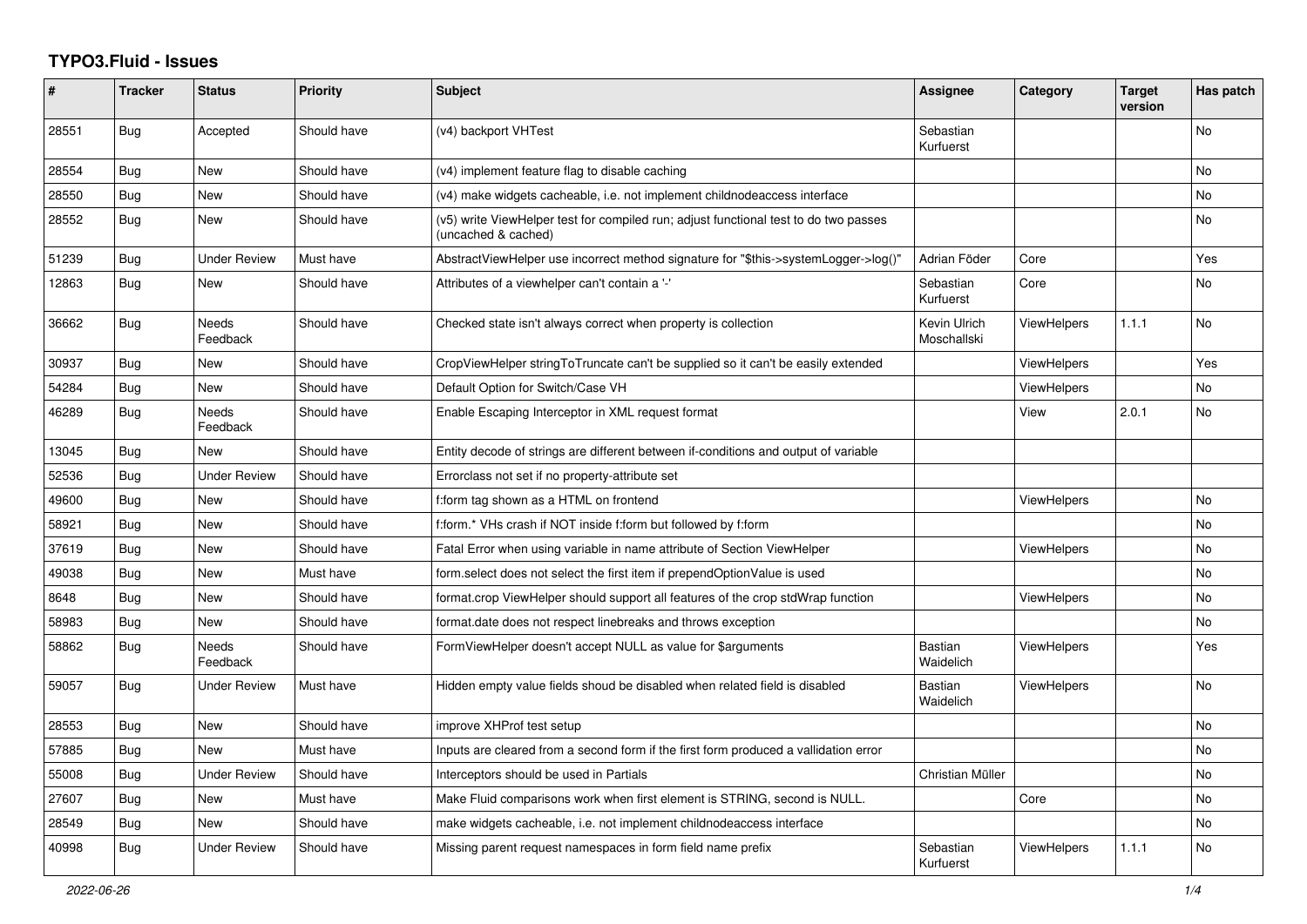| $\pmb{\#}$ | <b>Tracker</b> | <b>Status</b>       | <b>Priority</b> | <b>Subject</b>                                                                            | Assignee               | Category           | <b>Target</b><br>version | Has patch |
|------------|----------------|---------------------|-----------------|-------------------------------------------------------------------------------------------|------------------------|--------------------|--------------------------|-----------|
| 33628      | Bug            | Needs<br>Feedback   | Must have       | Multicheckboxes (multiselect) for Collections don't work                                  | Christian Müller       | ViewHelpers        |                          | <b>No</b> |
| 40064      | Bug            | New                 | Must have       | Multiselect is not getting persisted                                                      |                        | ViewHelpers        |                          | No        |
| 53806      | Bug            | <b>Under Review</b> | Should have     | Paginate widget maximumNumberOfLinks rendering wrong number of links                      | Bastian<br>Waidelich   | Widgets            |                          | No        |
| 36655      | <b>Bug</b>     | <b>New</b>          | Should have     | Pagination Links                                                                          |                        | Widgets            |                          | No        |
| 45384      | Bug            | New                 | Must have       | Persisted entity object in widget-configuration cannot be deserialized (after reload)     |                        | Widgets            | 2.0.1                    | No        |
| 34682      | Bug            | <b>Under Review</b> | Should have     | Radio Button missing checked on validation error                                          |                        | ViewHelpers        |                          | <b>No</b> |
| 38369      | Bug            | New                 | Must have       | Resource ViewHelpers should not fall back to request package                              |                        | View               |                          | No        |
| 39990      | Bug            | New                 | Should have     | Same form twice in one template: hidden fields for empty values are only rendered<br>once |                        | Core               |                          | No        |
| 65424      | Bug            | <b>Under Review</b> | Should have     | SelectViewHelper must respect option(Value Label)Field for arrays                         |                        | ViewHelpers        |                          | No        |
| 44234      | Bug            | <b>Under Review</b> | Should have     | selectViewHelper's sorting does not respect locale collation                              |                        | ViewHelpers        | 2.1                      | No        |
| 60856      | Bug            | New                 | Must have       | Target attribute not supported by the form viewhelper                                     |                        | ViewHelpers        |                          | Yes       |
| 52591      | Bug            | New                 | Should have     | The Pagination Widget broken for joined objects                                           |                        |                    |                          | No        |
| 3481       | <b>Bug</b>     | New                 | Should have     | Use ViewHelperVariableContainer in PostParseFacet                                         |                        | Core               |                          | No        |
| 33551      | Bug            | New                 | Must have       | View helper values break out of a partial scope                                           | Sebastian<br>Kurfuerst | Core               |                          | No        |
| 47006      | Bug            | <b>Under Review</b> | Should have     | widget identifier are not unique                                                          |                        |                    |                          | No        |
| 52419      | Bug            | New                 | Should have     | Wrong PHPDocs notation for default value inline f:translate viewhelper                    |                        |                    | 2.0                      | No        |
| 50888      | <b>Bug</b>     | <b>Under Review</b> | Should have     | WSOD by changing name of section and if Fluid caches are generated                        |                        |                    |                          | No        |
| 46257      | Feature        | <b>Under Review</b> | Should have     | Add escape sequence support for Fluid                                                     |                        | Core               |                          | No        |
| 60003      | Feature        | New                 | Should have     | Add required-Attribute to f:form.password                                                 |                        | ViewHelpers        |                          | No        |
| 40081      | Feature        | New                 | Should have     | Allow assigned variables as keys in arrays                                                |                        |                    |                          | No        |
| 43346      | Feature        | <b>Under Review</b> | Should have     | Allow property mapping configuration via template                                         | Karsten<br>Dambekalns  | <b>ViewHelpers</b> | 2.1                      | No        |
| 36410      | Feature        | <b>New</b>          | Should have     | Allow templates to send arguments back to layout                                          |                        | ViewHelpers        |                          | No        |
| 48355      | Feature        | New                 | Could have      | Assign output of viewhelper to template variable for further processing.                  |                        |                    |                          |           |
| 46545      | Feature        | New                 | Should have     | Better support for arrays in options of SelectViewHelper                                  |                        |                    |                          | No        |
| 3291       | Feature        | Needs<br>Feedback   | Should have     | Cacheable viewhelpers                                                                     |                        |                    |                          | No        |
| 60181      | Feature        | New                 | Could have      | Caching mechanism for Fluid Views/Templates                                               |                        | View               |                          | No        |
| 38130      | Feature        | New                 | Should have     | Checkboxes and multiple select fields should have an assignable default value             |                        |                    |                          | No        |
| 7608       | Feature        | New                 | Could have      | Configurable shorthand/object accessor delimiters                                         |                        | Core               |                          | Yes       |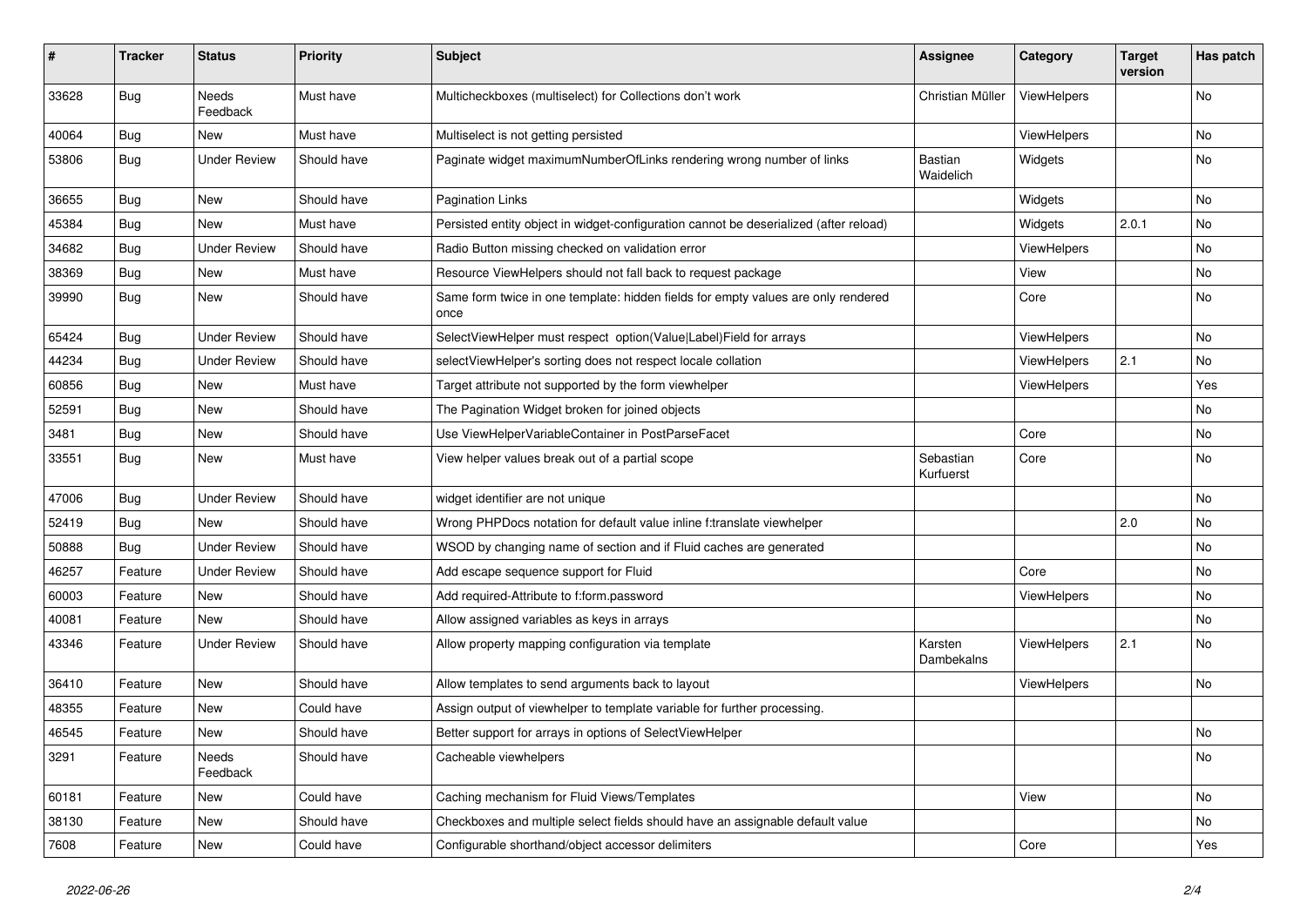| #     | <b>Tracker</b> | <b>Status</b>       | <b>Priority</b>      | <b>Subject</b>                                                                                       | <b>Assignee</b>        | Category    | <b>Target</b><br>version | Has patch |
|-------|----------------|---------------------|----------------------|------------------------------------------------------------------------------------------------------|------------------------|-------------|--------------------------|-----------|
| 52640 | Feature        | <b>Under Review</b> | Should have          | Create an UnlessViewHelper as opposite to the IfViewHelper                                           | Marc Neuhaus           |             |                          | No        |
| 3725  | Feature        | New                 | Could have           | <b>CSS Engine</b>                                                                                    | Christian Müller       | ViewHelpers |                          | No        |
| 1907  | Feature        | New                 | Could have           | Default values for view helpers based on context                                                     |                        | Core        |                          |           |
| 45345 | Feature        | Needs<br>Feedback   | Should have          | Easy to use comments for fluid that won't show in output                                             |                        |             |                          |           |
| 45153 | Feature        | New                 | Should have          | f:be.menus.actionMenuItem - Detection of the current select option is insufficient                   |                        |             |                          | No        |
| 62346 | Feature        | New                 | Could have           | f:comment should have high precende                                                                  |                        | Core        | 3.x                      | No        |
| 31955 | Feature        | New                 | Should have          | f:uri.widget                                                                                         |                        | Widgets     |                          | No        |
| 10472 | Feature        | New                 | Could have           | Fluid Standalone distribution                                                                        |                        | Core        |                          | No        |
| 9005  | Feature        | Accepted            | Could have           | Fluid Template Analyzer (FTA)                                                                        | Sebastian<br>Kurfuerst |             |                          |           |
| 4704  | Feature        | New                 | Should have          | Improve parsing exception messages                                                                   |                        | Core        |                          |           |
| 37095 | Feature        | New                 | Should have          | It should be possible to set a different template on a Fluid TemplateView inside an<br>action        | Christopher<br>Hlubek  |             |                          | No        |
| 51100 | Feature        | New                 | Must have            | Links with absolute URI should have the option of URI Scheme                                         |                        | ViewHelpers |                          | No        |
| 33394 | Feature        | Needs<br>Feedback   | Should have          | Logical expression parser for BooleanNode                                                            | <b>Tobias Liebig</b>   | Core        |                          | No        |
| 30555 | Feature        | New                 | Could have           | Make TagBuilder more extensible                                                                      |                        | Core        |                          | No        |
| 42397 | Feature        | New                 | Should have          | Missing viewhelper for general links                                                                 |                        |             |                          | No        |
| 36559 | Feature        | <b>New</b>          | Could have           | New widget progress bar                                                                              |                        |             |                          | Yes       |
| 5933  | Feature        | Accepted            | Should have          | Optional section rendering                                                                           | Sebastian<br>Kurfuerst | ViewHelpers |                          | No        |
| 60271 | Feature        | New                 | Should have          | Paginate viewhelper, should also support arrays                                                      |                        |             |                          | No        |
| 39936 | Feature        | New                 | Should have          | registerTagAttribute should handle default values                                                    |                        | ViewHelpers |                          | No        |
| 33215 | Feature        | New                 | Should have          | RFC: Dynamic values in ObjectAccess paths                                                            |                        |             |                          | No        |
| 8989  | Feature        | Needs<br>Feedback   | Could have           | Search path for fluid template files                                                                 |                        | View        |                          | No        |
| 49756 | Feature        | <b>Under Review</b> | Should have          | Select values by array key in checkbox viewhelper                                                    |                        |             |                          | No        |
| 9514  | Feature        | New                 | Should have          | Support explicit Array Arguments for ViewHelpers                                                     |                        |             |                          |           |
| 51277 | Feature        | New                 | Should have          | ViewHelper context should be aware of actual file occurrence                                         |                        |             |                          | No        |
| 9950  | Task           | New                 | Should have          | Binding to nested arrays impossible for form-elements                                                |                        | ViewHelpers |                          |           |
| 26664 | Task           | New                 | Won't have this time | Clean up Form ViewHelpers                                                                            |                        | ViewHelpers |                          | No        |
| 47669 | Task           | New                 | Should have          | FormViewHelper does not define the default request method                                            |                        |             |                          | No        |
| 5636  | Task           | <b>Under Review</b> | Must have            | Form_RadioViewHelper and CheckBoxViewHelper miss check for existing object<br>before it is accessed. |                        |             |                          | No        |